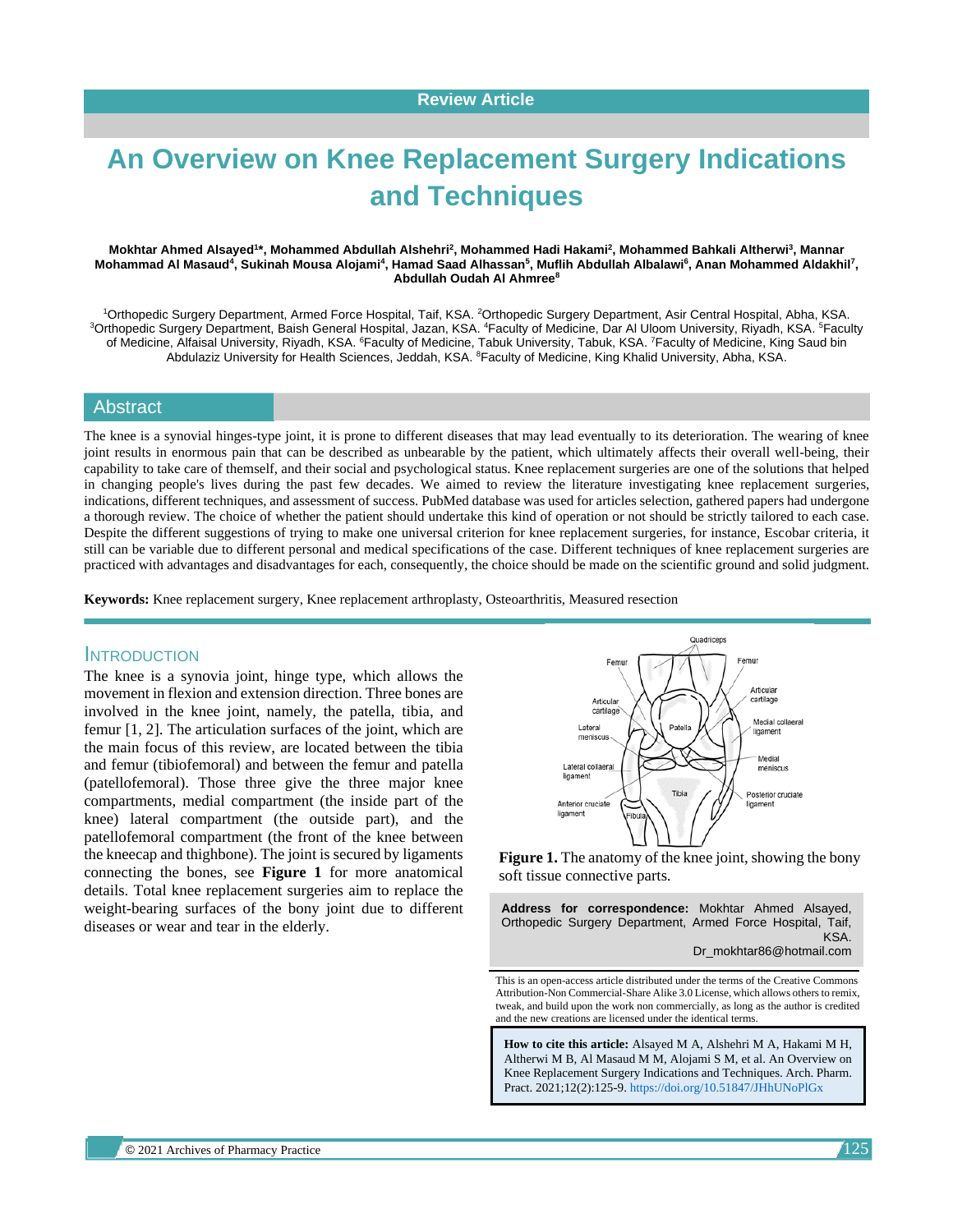## MATERIALS AND METHODS

PubMed database was used for the selection process of relevant articles, with the help of following keys (("Knee replacement"[Mesh]) OR ("Knee arthroplasty"[Mesh]) AND ("techniques"[Mesh] OR "assessments"[Mesh] OR "advantages" OR "disadvantages" [Mesh])). Inclusion criteria were the articles that have at least one of the following leads: total knee replacement, knee arthroplasty, TKR, TKA, TKA advantages, TKA techniques. Exclusion criteria were all other articles that did not meet the set criteria by failing to have any of the inclusion criteria mentioned.

## RESULTS AND DISCUSSION

The main indication of total knee replacement (TKR) surgeries is severe arthritis, mainly osteoarthritis (OA). OA is a very common degenerative disease associated with aging, as it affects up to 25% of the population over the age of 18 years old. It involves progressive destruction of the normal anatomy and physiology of the knee joint, degenerating of articular cartilage, ligaments, and menisci, formation of osteophytes, thickening of the subchondral bone, and inflammation with different degrees of the synovium [3, 4]. With the progress of this disease, various symptoms are experienced by the patients which hinder their day-to-day activity, certain limitations come in the concern of the doctors throughout the year to enhance their quality of life. Chronic

pain, joint instability, joint space narrowing, and extreme stiffness are all expected to be reported by the patients [3, 5].

The decision-making for whether the patient should undergo TKR surgery or not has been a ground for debate in the orthopedic field for years. Different criteria were suggested, and Escobar criteria are one of them **(Table 2)**. These criteria rely on the history of previous surgical management, age, localization (how much joint space is involved), mobility and stability, symptoms, and radiological findings and grade according to Ahlbäck classification, see **Table 1** for the radiological grading [6]. Escobar criteria follow a stepwise tree-like pattern to determine the fitness of the patient, see **Figure 2**. For the details of Escobar, criteria refer to **Table 1**. The rate of misclassification following these criteria were found to be 3.4% in a sample consists of 150 real-life clinical scenarios [7].

| Table 1. Ahlbäck radiological classification |                                                      |  |  |
|----------------------------------------------|------------------------------------------------------|--|--|
| Grade 0                                      | No radiological findings concern with osteoarthritis |  |  |
| Grade I                                      | Joint space narrowing $<$ 3 mm                       |  |  |
| Grade II                                     | Joint space obliterated or almost obliterated        |  |  |
| Grade III                                    | Minor bone attrition $<$ 5 mm                        |  |  |
| Grade IV                                     | Moderate bone attrition 5-15 mm                      |  |  |
| Grade V                                      | Severe bone attrition $>15$ mm                       |  |  |



**Figure 2.** Stepwise Escobar's tree for those who had not undergone any previous surgical management (PSM). *Unilocalization* uni compartmental; *Bi-localization* unicompartmental and patellofemoral; *Tri-localization* tricompartmental.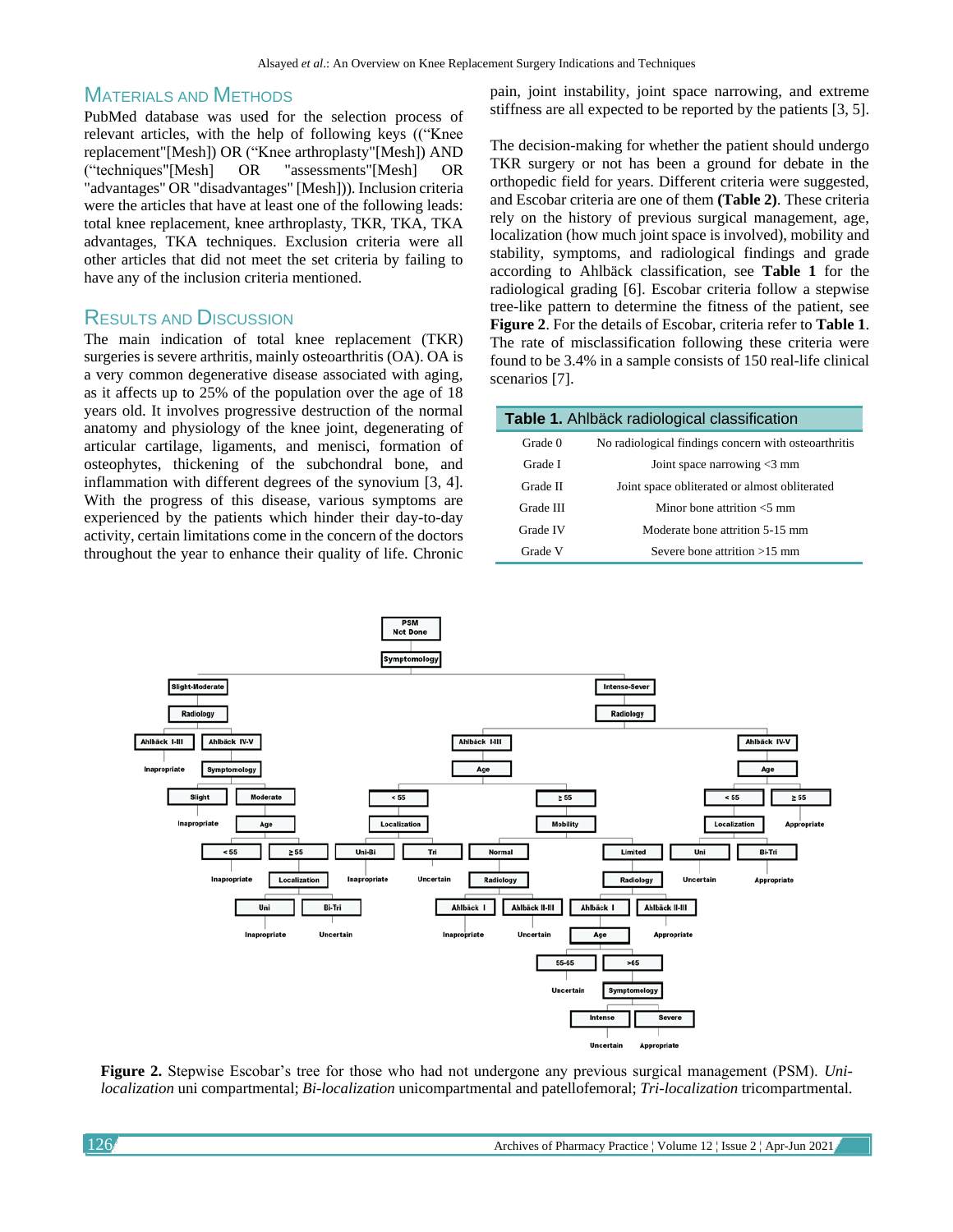| <b>Table 2. Escobar Criteria</b>               |                                                                                                                                                                                                                                                                                                                                                                                                                                                                                                                                                                                                                                                          |  |  |
|------------------------------------------------|----------------------------------------------------------------------------------------------------------------------------------------------------------------------------------------------------------------------------------------------------------------------------------------------------------------------------------------------------------------------------------------------------------------------------------------------------------------------------------------------------------------------------------------------------------------------------------------------------------------------------------------------------------|--|--|
| Domain                                         | Categories                                                                                                                                                                                                                                                                                                                                                                                                                                                                                                                                                                                                                                               |  |  |
| Age                                            | $<$ 55 years<br>55 to 65 years<br>$> 65$ years                                                                                                                                                                                                                                                                                                                                                                                                                                                                                                                                                                                                           |  |  |
| Radiology                                      | Slight (Ahlbäck grade I)<br>Moderate (Ahlbäck grades II and III)<br>Severe (Ahlbäck grades IV and V)                                                                                                                                                                                                                                                                                                                                                                                                                                                                                                                                                     |  |  |
| Localization                                   | Unicompartmental tibiofemoral<br>Unicompartmental plus patellofemoral (Bi)<br>Tricompartmental                                                                                                                                                                                                                                                                                                                                                                                                                                                                                                                                                           |  |  |
| Knee Joint<br>Mobility and<br><b>Stability</b> | Preserved mobility and stable joint (a minimum range of movement from $0^{\circ}$ to $90^{\circ}$ and absence of medial or lateral gapping of more<br>than 5 mm, in the extended knee.)<br>Limited mobility and/or unstable joint (a range of movement of less than $0^{\circ}$ to $90^{\circ}$ and/or medial or lateral gapping of more than 5<br>mm. in the extended knee.)                                                                                                                                                                                                                                                                            |  |  |
| Symptomatology                                 | Slight: Sporadic pain, (e.g., when climbing stairs, daily activities typically carried out) nonsteroidal anti-inflammatory (NSAID)<br>drugs for pain control).<br>Moderate: Occasional pain (e.g., when walking on level surfaces, some limitation of daily activities, NSAIDs to relieve pain.<br>Intense: Pain almost continuous (e.g. pain when walking short distances or standing for less than 30 minutes, limited daily activities,<br>frequent use of NSAIDs, may require crutch or cane)<br>Severe: Pain at rest, daily activities always significantly limited, frequent use of analgesics- narcotics/NSAIDs, frequent use of<br>walking aids. |  |  |

#### *Contraindications*

The knee replacement surgery sounds like a miraculous option for treating the deformative joint, nevertheless, studies showed that not all the patient going to appreciate the outcomes of the surgery equally. Some variables may affect the overall outcome, for instance, those who are younger than 50 years old or older than 90, especially the former group they usually will require revision surgery due to their very active lifestyle. While in the latter group the concerns go toward the comorbidities instead of the age itself [8].

#### *Surgical Options*

The goal of all total knee replacement surgeries is to mimic the actual nature of the natural knee joint, different approaches have been developed throughout the years. While in the native knee most of the load is mostly transmitted into the medial compartment, the artificial knee joint is not capable of dealing with such force in one compartment, instead, it diffuses the load between the medial and lateral compartment to achieve better stability [9]. Each technique based on a different philosophy, yet share the same aim, measured resection and gap balancing techniques are all examples of those surgeries. Measured resection is mostly associated with cruciate-retaining design, whereas gap balancing is frequently assigned to posterior stabilized knee design  $[10]$ .

#### *Measured Resection*

This technique is based on cutting according to bony landmarks regardless of the soft tissue attachments. This technique has two essentials targets: replacing the bony resected parts with a prosthesis with matched thickness and preserving the femoral rotation. in this technique, the reference landmarks are the trans-epicondylar axis, anteriorposterior axis, and posterior condylar axis [11]. Each one of those anatomical carries pros and cons, trans-epicondylar axis (TEA) provides better coronal axis stability but falls short when it comes to the identification of this landmark during surgery due to erosions expected to be encountered [12]. Posterior condylar axis is considered a superior option to TEA as the condylar portion seems to exhibit less deformity in this axis, hence resulted in the more accurate installment of the prosthesis and better angulation. The pitfall of this technique is the measured angle on which the resection is done based on mean statistical studies of angulation, thence this measure might not be suitable for all patients [13-15]. anteroposterior axis is recommended when erosions are found in the condylar region, it also provides patellofemoral stability compared with the other two lines [9]. Like the rest, this modality also is not perfect as if this line was the sole predictor for resection, severe trochlear dysplasia occurs leading to excessive external rotation [16].

#### *Gap Balancing*

This technique unlike its predecessor relies on releasing the soft tissue before cutting. This method aimed to optimize the flexion and extension and preserve their symmetry. In the absence of osteophytes and ligamental problems, this procedure gives an excellent outcome in terms of extension, flexion, restoration of anatomical rotation, and improved proprioception [17, 18]. This technique can be further classified according to sequence, by stabilizing either the flexion gap or the extension gap. Using this technique results in better flexion stability, and more accurate angulation without excessive valgus or varus. As this technique heavily includes the ligaments and uses them in the stabilization of the de novo joint, iatrogenic or pathological damage to those tissues may lead to undesirable movements. The superficial medial tibial ligaments deficit may lead to an exaggerated medial flexion gap, thereafter excessive internal rotation of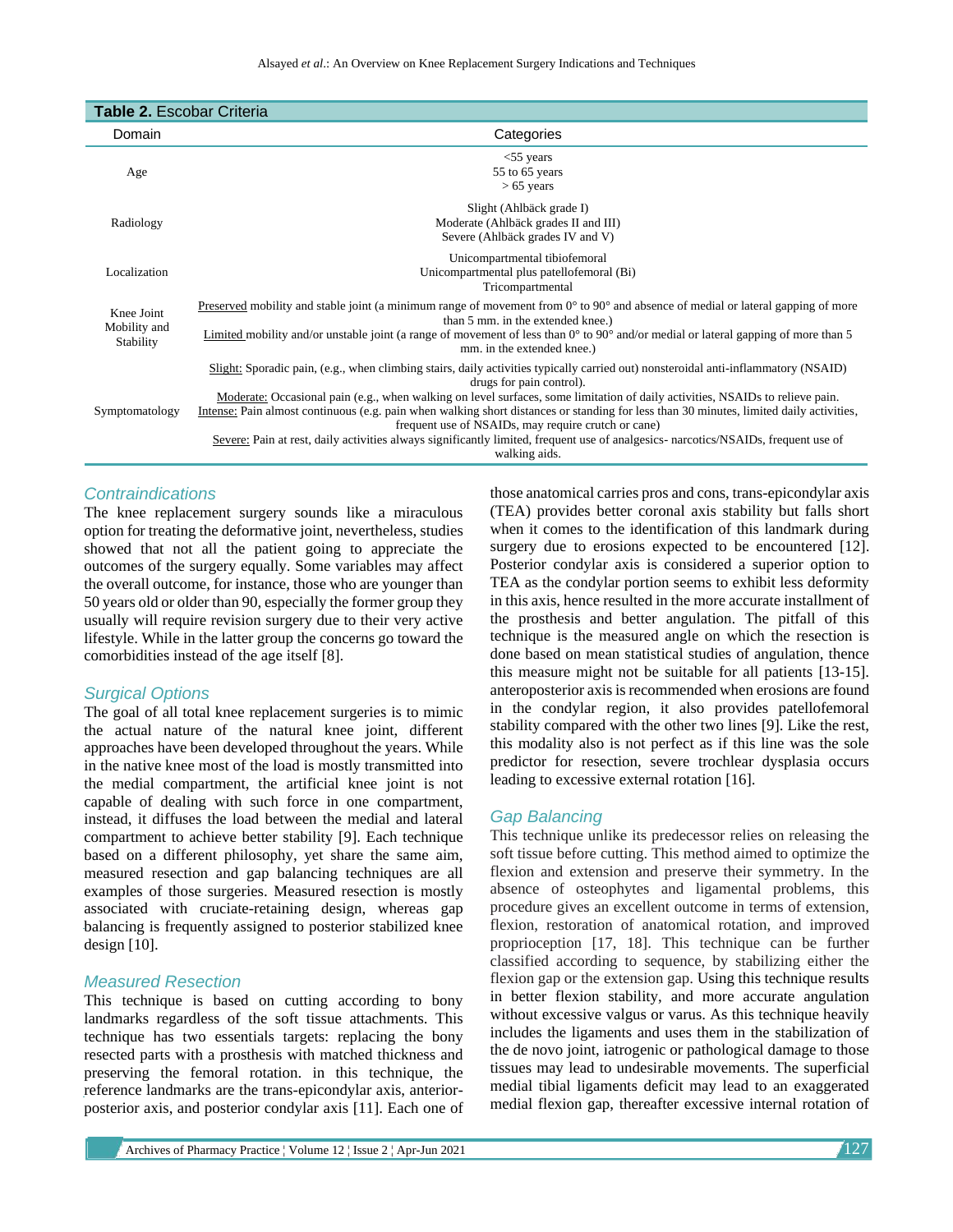the femoral compartment. While if the lateral collateral ligament-popliteus tendon complex is lacking, excessive external rotation develops [11, 19].

#### *Assessment of Improvement*

The Oxford Knee Score (OKS) is a twelve-item self-reported patient-based scale [20]. See **Table 3**. This scale can be both administered before and after TKR to assess the difference the patient perceives [21]. Despite the common use of this scoring system, criticism of oversimplification of the questions falls short in expressing the complexity of the patient's needs. The intentional oversimplification of this important feature of the patients' condition, the scale is used point to more is the worst while the other known scales go on the other direction which may confuse, and the lack of the population-based expected norms [22].

| Table 3. The Oxford Knee Score                                                                                                               |                                                                                                                          |  |  |
|----------------------------------------------------------------------------------------------------------------------------------------------|--------------------------------------------------------------------------------------------------------------------------|--|--|
| Item                                                                                                                                         |                                                                                                                          |  |  |
| In the last four weeks                                                                                                                       | Response                                                                                                                 |  |  |
| 1) How would you describe the<br>pain you usually have from your<br>knee?                                                                    | 1 None<br>2 Very mild<br>3 Mild<br>4 Moderate<br>5 Severe                                                                |  |  |
| 2) Have you had any trouble<br>washing and drying yourself (all<br>over) because of your knee?                                               | 1 No trouble at all<br>2 Very little trouble<br>3 Moderate trouble<br>4 Extreme difficulty<br>5 Impossible to do         |  |  |
| 3) Have you had any trouble<br>getting in and out of a car or using<br>public transport because of your<br>knee? (Whichever you tend to use) | 1 No trouble at all<br>2 Very little trouble<br>3 Moderate trouble<br>4 Extreme difficulty<br>5 Impossible to do         |  |  |
| 4) For how long have you been able<br>to walk before the pain from your<br>knee becomes severe? (With or<br>without a stick)                 | 1 No pain/N30 min<br>2 16 to 30 min<br>3 5 to 15 min<br>4 Around the house only<br>5 Not at all-severe on walking        |  |  |
| 5) After a meal (sat at a table), how<br>painful has it been for you to stand<br>up from a chair because of your<br>$knee$ ?                 | 1 Not at all painful<br>2 Slightly painful<br>3 Moderately painful<br>4 Very painful<br>5 Unbearable                     |  |  |
| 6) Have you been limping when<br>walking, because of your knee?                                                                              | 1 Rarely/never<br>2 Sometimes or just at first<br>3 Often, not just at first<br>4 Most of the time<br>5 All of the time  |  |  |
| 7) Could you kneel and get up<br>again afterward?                                                                                            | 1 Yes, easily<br>2 With little difficulty<br>3 With moderate difficulty<br>4 With extreme difficulty<br>5 No, impossible |  |  |
| 8) Have you been troubled by pain<br>from your knee in bed at night?                                                                         | 1 No nights<br>2 Only 1 or 2 nights<br>3 Some nights<br>4 Most nights<br>5 Every night                                   |  |  |

| 9) How much has <i>pain from your</i><br>knee<br>interfered with your usual<br>work/housework? | 1 Not at all<br>2 A little bit<br>3 Moderately<br>4 Greatly<br>5 Totally                                                 |
|------------------------------------------------------------------------------------------------|--------------------------------------------------------------------------------------------------------------------------|
| 10) Have you felt that your knee<br>might suddenly "give way" or let<br>you down?              | 1 Rarely/never<br>2 Sometimes or just at first<br>3 Often, not just at first<br>4 Most of the time<br>5 All of the time  |
| 11) Could you do the household<br>shopping <i>on your own?</i>                                 | 1 Yes, easily<br>2 With little difficulty<br>3 With moderate difficulty<br>4 With extreme difficulty<br>5 No, impossible |
| 12) Could you walk down a flight<br>of stairs?                                                 | 1 Yes, easily<br>2 With little difficulty<br>3 With moderate difficulty<br>4 With extreme difficulty<br>5 No, impossible |

#### **CONCLUSION**

Total knee replacement techniques became one of the most demanded surgeries in orthopedic fields, this can be explained due to the increasing life expectancy worldwide [23] as the most people undergo these surgeries are from the geriatrics age group. Despite the variability between the methods, the main outcome of this operation is to restore the native knee joint function and improve the patient's quality of life. Classification of the patients according to their medical and surgical history is a fundamental step that must be taken to achieve the best results. Preassessment of the knee joint according to any of the proposed scoring systems, i.e., Oxford Knee Score (OKS), would help in setting a baseline, thence measuring the progress and possible failure in every individual case.

ACKNOWLEDGMENTS: None CONFLICT OF INTEREST: None FINANCIAL SUPPORT: None ETHICS STATEMENT: None

#### **REFERENCES**

- 1. Alshammari E. Routine prescription of calcium in immobile females receiving medroxyprogesterone to prevent osteoporosis/bone loss. J Adv Pharm Educ Res. 2020;10(3):155-9.
- 2. Alanazi AM, Alotaibi HD, Alahmari SA, Almutairi AK, Babakr SA, Abdrabalnabi HA, et al. Hip Bone Fracture Diagnosis and Management. Arch Pharm Pract. 2019;10(4):29-32.
- 3. Chen DI, Shen J, Zhao W, Wang T, Han L, Hamilton JL, et al. Osteoarthritis: toward a comprehensive understanding of pathological mechanism. Bone Res. 2017;5:16044. doi:10.1038/boneres.2016.44
- 4. Loeser RF, Goldring SR, Scanzello CR, Goldring MB. Osteoarthritis: a disease of the joint as an organ. Arthritis Rheum. 2012;64(6):1697- 707. doi:10.1002/art.34453
- 5. Felson DT. Clinical practice. Osteoarthritis of the knee. N Engl J Med. 2006;354(8):841-8. doi:10.1056/NEJMcp051726
- 6. Ahlbäck S. Osteoarthrosis of the knee. A radiographic investigation. Acta Radiol Diagn (Stockh). Published online. 1968;Suppl 277:7-72.